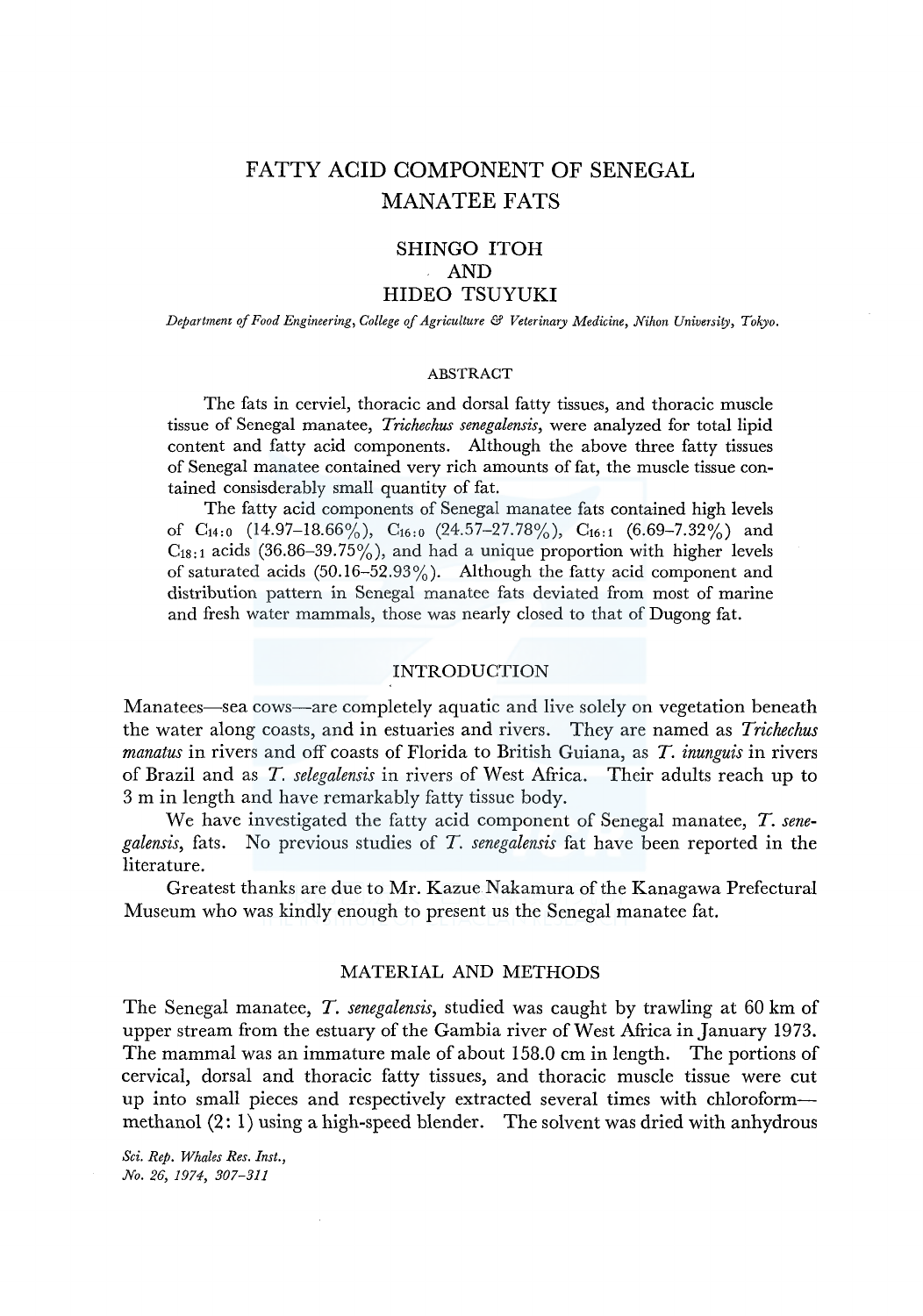#### 308 ITOH AND TSUYUKI

sodium sulfate and completely distilled off under high vacuum. The properties ofrecovered sample fats are shown in Table 1. Each sample fat was then subjected to preparative thin layer chromatography on 0.25 mm thick layers of silicic acid (Wakogel B-5, Wako-Junyakaku-Kogyo) developed with petroleum ether-ethyl ether-glacial acetic acid  $(90: 10: 1)$ . The fats in the above three fatty tissues were almost entirely triglycerides and slightly the spots of cholesterol and cholesterol esters. On the other hand, the fat from thoracic muscle tissue was almost triglycerides similar to other sample fats. It had not only cholesterol and cholesterol esters, but also slightly phosphatides. The sample fats in cervical, dorsal and thoracic fatty tissues were softenend at  $33.9-34.2^{\circ}$ C and cleared finally at  $35.4-36.0^{\circ}$ C in 1 mm id capilary. The fat from thoracic muscle tissue was softened at 32.6-34.1°C and cleared at 35.0°C.

The sample fats converted to fatty acid methyl esters by the method of Metcalfe *et al.* (1966), using  $BF_3$ -methanol reagent. So as to purify, the fatty acid methyl esters were then subjected to preparative thin layer chromatography on 2.00 mm thick layers of Wakogel B-5 developed with petroleum ether-ethyl ether-glacial acetic acid (90: 10: 1).

|                                |                       | Thoracic              |                       |                         |  |  |
|--------------------------------|-----------------------|-----------------------|-----------------------|-------------------------|--|--|
|                                | Cervical              | Dorsal                | Thoracic              | muscle<br>tissue        |  |  |
| Appearance (at $30^{\circ}$ C) | Whitish<br>semi-solid | Whitish<br>semi-solid | Whitish<br>semi-solid | Yellowish<br>semi-solid |  |  |
| Oil content $(\% )$            | 78.0                  | 69.1                  | 71.8                  | 5.8                     |  |  |
| Refractive index (at 50°C)     | 1,4527                | 1,4531                | 1,4532                | 1.4536                  |  |  |
| Acid value                     | 0.21                  | 0.29                  | 0.24                  | 0.32                    |  |  |
| Iodine value                   | 48.1                  | 47.3                  | 46.9                  | 47.4                    |  |  |
| Saponification value           | 209.1                 | 210.8                 | 209.2                 | 207.7                   |  |  |
| Unsaponifiables $(\%)$         | 0.34                  | 0.38                  | 0.35                  | 0.51                    |  |  |

|  | TABLE 1. PROPERTIES OF DIFFERENT TISSUE FATS OF SENEGAL MANATEE. |  |  |  |  |  |  |  |
|--|------------------------------------------------------------------|--|--|--|--|--|--|--|
|--|------------------------------------------------------------------|--|--|--|--|--|--|--|

The gas liquid chromatography (GLC) analyses of methyl ester samples were performed with Shimadzu Model 4PTF apparatus using a hydrogen ionization detector under the following conditions: 267 cm by 3 mm diameter glass column containing 5 % DEGS on Chromosorb W (AW, DMCS), and operating at the temparature programmed from 70-190°C, 4°C per minute for short-chain components and isothermally at the temparature 205°C for long-chain components. The carrier gas was flowed at the rate of 35 ml per minute by nitrogen gas.

The fatty acids were identified by comparison with standard mixtures (Applied Science Laboratories, Inc.) and GLC analyses with the same apparatus under the same conditions between before and after hydrogenation by platinum black reagent at the regular intervals. All fatty acid peaks were caluculated as weight percentages of total known fatty acids presented by the method of Ettre and Kabot (1962).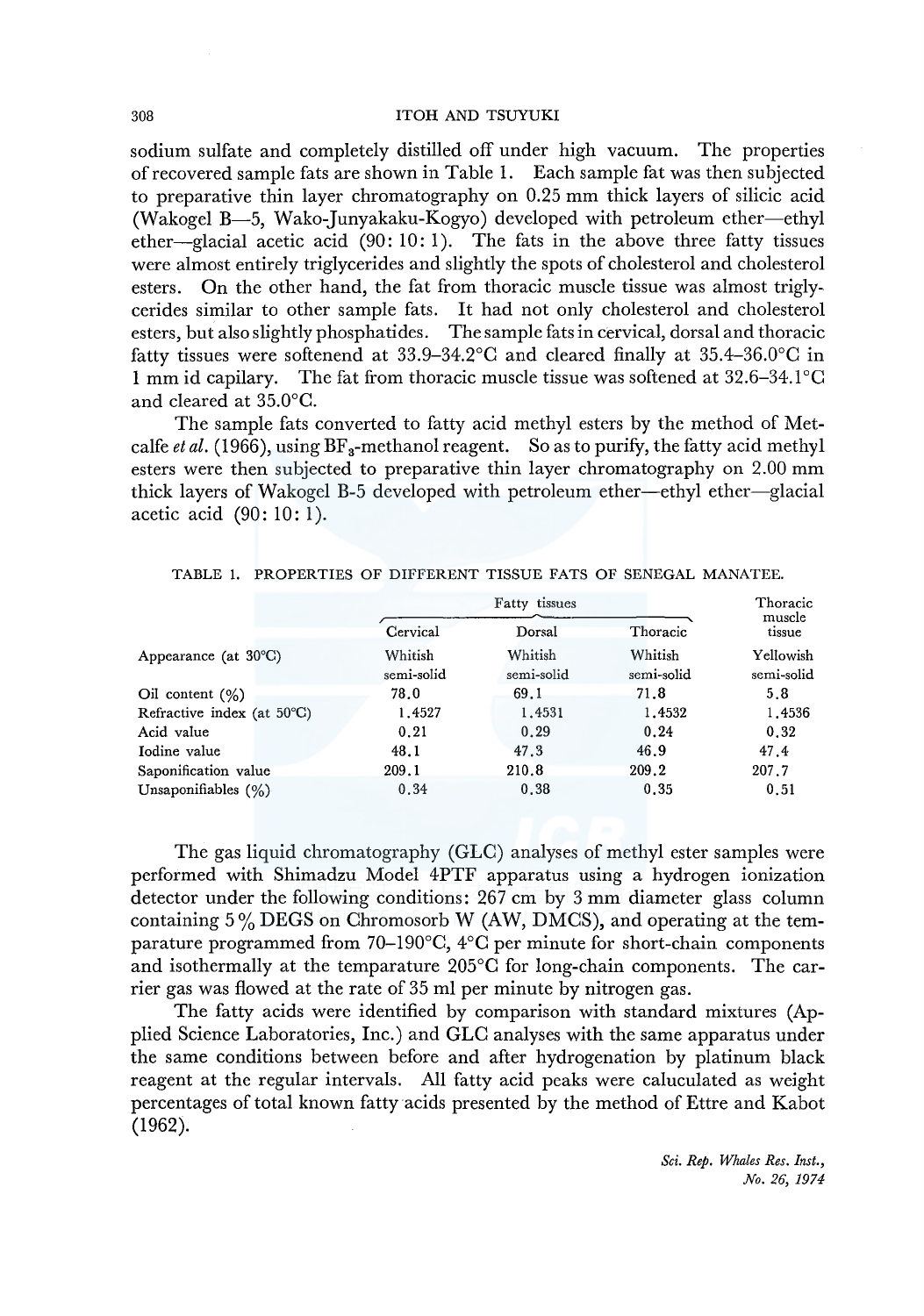#### SENEGAR MANATEE FAT 309

|                       |          | Fatty tissues |          |                  |  |  |
|-----------------------|----------|---------------|----------|------------------|--|--|
| Fatty acids           | Cervical | Dorsal        | Thoracic | muscle<br>tissue |  |  |
| Saturated             |          |               |          |                  |  |  |
| 6:0                   | 0.81     | trace         | 0.72     |                  |  |  |
| ${\bf 8:0}$           | 0.31     | 0.19          | 0.27     | 0, 16            |  |  |
| 10:0                  | 3.14     | 1.59          | 2.52     | 2,09             |  |  |
| 12:0                  | 1.65     | 1.30          | 1.54     | 1.70             |  |  |
| Iso 14:0              | 0.04     | trace         | trace    | 0.05             |  |  |
| 14:0                  | 15.98    | 14.97         | 18.66    | 15,72            |  |  |
| 15:0                  | 0.50     | 0.28          | 0.42     | 0.33             |  |  |
| 16:0<br>Iso           | 0.31     | 0.37          | 0.35     | 0.08             |  |  |
| 16:0                  | 24.82    | 27.78         | 24.57    | 26.12            |  |  |
| 17:0                  | 0.54     | 0.47          | 0.36     | 0.55             |  |  |
| 18:0                  | 2.73     | 2.53          | 2,77     | 2,84             |  |  |
| 19:0                  | 0.09     | 0.05          | 0.04     | 0.02             |  |  |
| 20:0                  | 0.74     | 0.63          | 0.70     | 0.54             |  |  |
| Total saturated       | 51.66    | 50.16         | 52.93    | 50.21            |  |  |
| Monounsatrated        |          |               |          |                  |  |  |
| 12:1                  | 0.14     | trace         | 0.09     | 0.11             |  |  |
| 14:1                  | 0.41     | 0.28          | 0.36     | 0.33             |  |  |
| 16:1                  | 7.18     | 7.30          | 6.69     | 7.32             |  |  |
| 18:1                  | 37.60    | 39.75         | 36.86    | 39.17            |  |  |
| 20:1                  | 0.33     | 0.21          | 0.25     | 0.21             |  |  |
| 22:1                  | 0.26     | 0.20          | 0.19     | 0.24             |  |  |
| Total monounsaturated | 45.92    | 47.74         | 44.71    | 47.38            |  |  |
| Polyunsaturated       |          |               |          |                  |  |  |
| 14:2                  | 0.36     | 0.27          | 0.35     | 0.33             |  |  |
| 16:2                  | 0.24     | 0.42          | 0.28     | 0.30             |  |  |
| 16:3                  | 0.49     | 0.42          | 0.43     | 0.46             |  |  |
| 18:2                  | 0.32     | 0.22          | 0.34     | 0.41             |  |  |
| 18:3                  | 0.41     | 0.28          | 0.40     | 0.51             |  |  |
| 20:2                  | 0.20     | 0.22          | 0.24     | 0.13             |  |  |
| 20:3                  | 0.04     | 0.05          | 0.03     | 0.02             |  |  |
| 20:4                  | 0.06     | 0.04          | $0.04\,$ | 0.02             |  |  |
| 22:2                  | 0,06     | 0.05          | 0.04     | 0.05             |  |  |
| 22:3                  | 0.04     | trace         | 0.02     | 0.01             |  |  |
| 22:5                  | 0.09     | 0.06          | 0.08     | 0.07             |  |  |
| 22:6                  | 0.11     | 0.07          | 0.11     | 0.10             |  |  |
| Total polyunsaturated | 2.42     | 2.10          | 2.36     | 2.41             |  |  |
|                       | 100.00   | 100.00        | 100.00   | 100.00           |  |  |

### TABLE 2. FATTY ACID COMPONENT OF DIFFERENT TISSUE FATS OF SENEGAL MANATEE.

#### RESULTS AND DISCUSSION

The properties of fats extracted from different tissues of the experimental Senegal manatee are shown in Table I. High amounts of fat content were observed in cervical, dorsal and thoracic fatty tissues as  $78.0\,\%$ ,  $69.1\,\%$  and  $71.8\,\%$  respectively. But thoracic muscle tissue contained only a small amount fat of  $5.8\%$ . It can be

 $\bar{\chi}$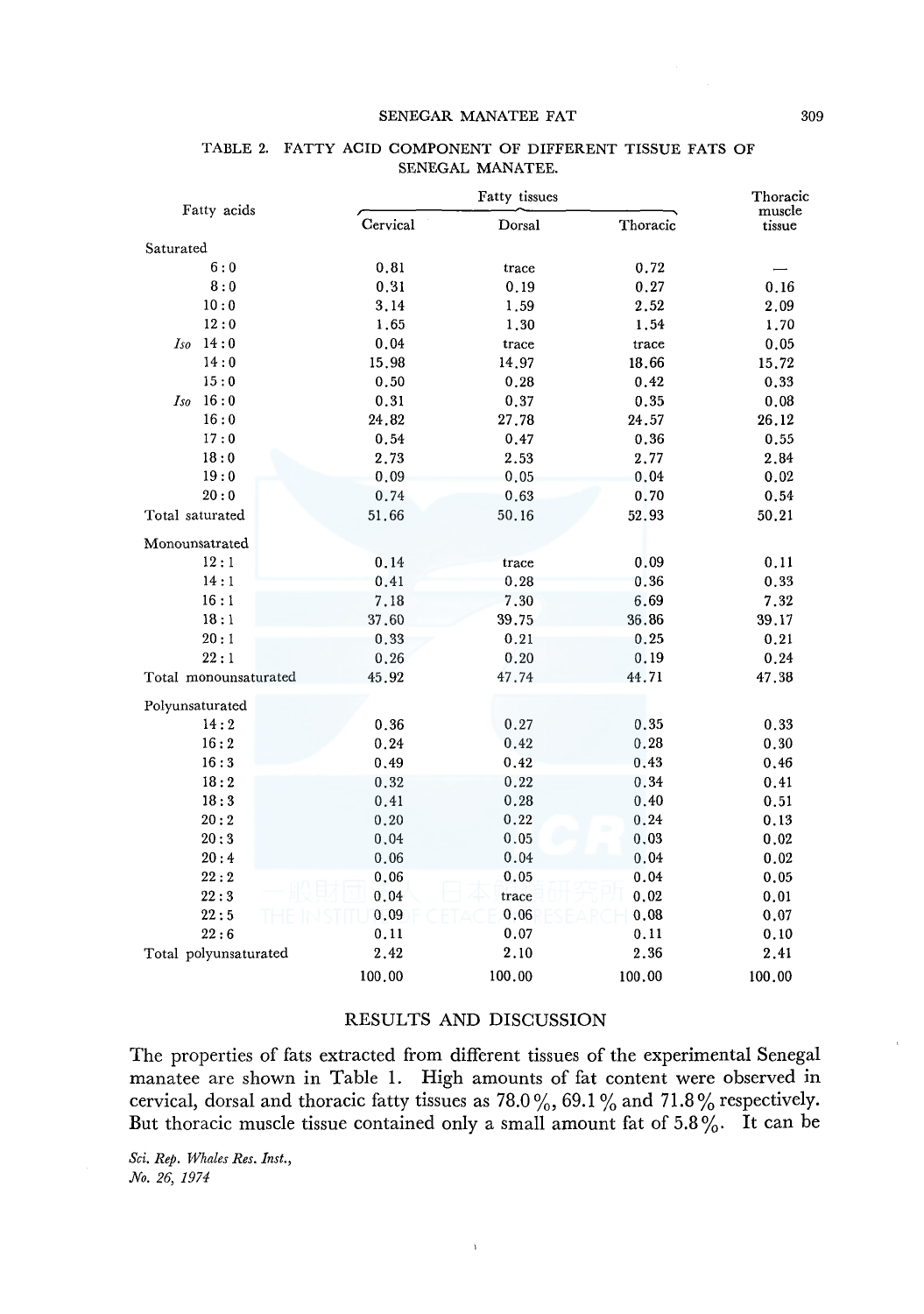#### 310 ITOH AND TSUYUKI

seen that other properties are nearly closed to each other.

The fatty acid components of fats contained in different tissues of the African manatee are listed in Table 2. The sample fats were found to consist of 31 kinds of fatty acids with 6 to 22 carbon atoms, but the proportion of  $C_{6.0}$  acid absents in thoracic muscle tissue fat. The fatty acid components and distribution patterns were very closed to each other. High amounts of  $C_{14:0}$  (14.97–18.66%),  $C_{16:0}$  $(24.57-27.78\%)$ ,  $C_{16:1}$  (6.69-7.32%) and  $C_{18:1}$  acids (36.86-39.75%) were observed in all tissue fats. The combined percentages of  $C_{14:1}$ ,  $C_{16:0}$ ,  $C_{16:1}$  and  $C_{18:1}$  acids were respectively 85.58% of cervical fat, 89.80% of dorsal fat, 87.05% of thoracic fat and  $91.53\%$  of thoracic muscle fat in total each fatty acid. The main constituents of the saturated acid were similarly  $C_{14:0}$  and  $C_{16:0}$  acids whereas the monounsaturated acids were  $C_{18:1}$  and  $C_{16:1}$  acids. The least amounts of polyunsaturated acids with more than double bonds were contained  $2.42\%$  of cervical fat,  $2.10\%$  of dorsal fat,  $2.36\%$  of thoracic fat and  $2.41\%$  of thoracic muscle fat. It is interesting to note that  $97.58\% - 97.90\%$  of total fatty acids were only saturated and monounsaturated acids. The African manatee fats consist of the highest amounts of total saturated acids. The ratio of total saturated acids *vs* unsaturated acids is about half and half as followed: 51.66 % *vs* 48.34 % of cervical fat, 50.16 % *vs* 49.84 % of dorsal fat, 52.93% *vs*  $47.07\%$  of thoracic fat and 50.21% *vs*  $49.79\%$  of thoracic muscle fat, respectively.

In the comparison with the fat contained in Dugong, *Halicore dugong* (Tsuyuki and Itoh, 1967), the Senegal manatee fats are most nearly allied to its fat. The Dugong fat was observed the high amounts of  $C_{14:0}$  (9.8%),  $C_{16:0}$  (23.0%),  $C_{16:1}$ 7.7%) and  $C_{18:1}$  acids (41.3%) being similar to the Senegal manatee fats. The fatty acids of  $C_{1010}$  (0.1 %),  $C_{1210}$  (0.2 %) and  $C_{1410}$  (9.8 %) contained in the Dugong fat were slightly smaller levels than those of the Senegal manatee fats. But the fatty acids of  $C_{14:0}$  (0.8%),  $C_{14:2}$  (0.9%),  $C_{16:2}$  (1.6%),  $C_{17:0}$  (1.2%),  $C_{18:2}$  (3.4%) and  $C_{18,3}$  (4.1%) contained in the Dugong fat were reversely higher levels than those of the Senegal manatee fats. It is a point of interest that the fatty acids with more than 20 carbon atoms were not observed in the Dugong fat with exception of  $C_{20:0}$  (1.7%) and  $C_{20:4}$  (1.5%). Although the fatty acid component and distribution pattern between the Senegal manatee and the Dugong fats were nearly symmetrical for most fatty acids, those deviated from most of marine and fresh water mammal fats.

SUMMARY

1. The properties of fats contained in different tissues of Senegal manatee, *T. senegalensis,* was studied.

2. The fatty acid components of different fatty tissues and muscle tissue fats extracted from the mammal had been determined by GLC analysis.

3. It was confirmed that four main fatty acids of  $C_{14:0}$ ,  $C_{16:0}$ ,  $C_{16:1}$  and  $C_{18:1}$ accounted about 90% of total fatty acids in those tissue fats; 26 others were found in only low quantities.